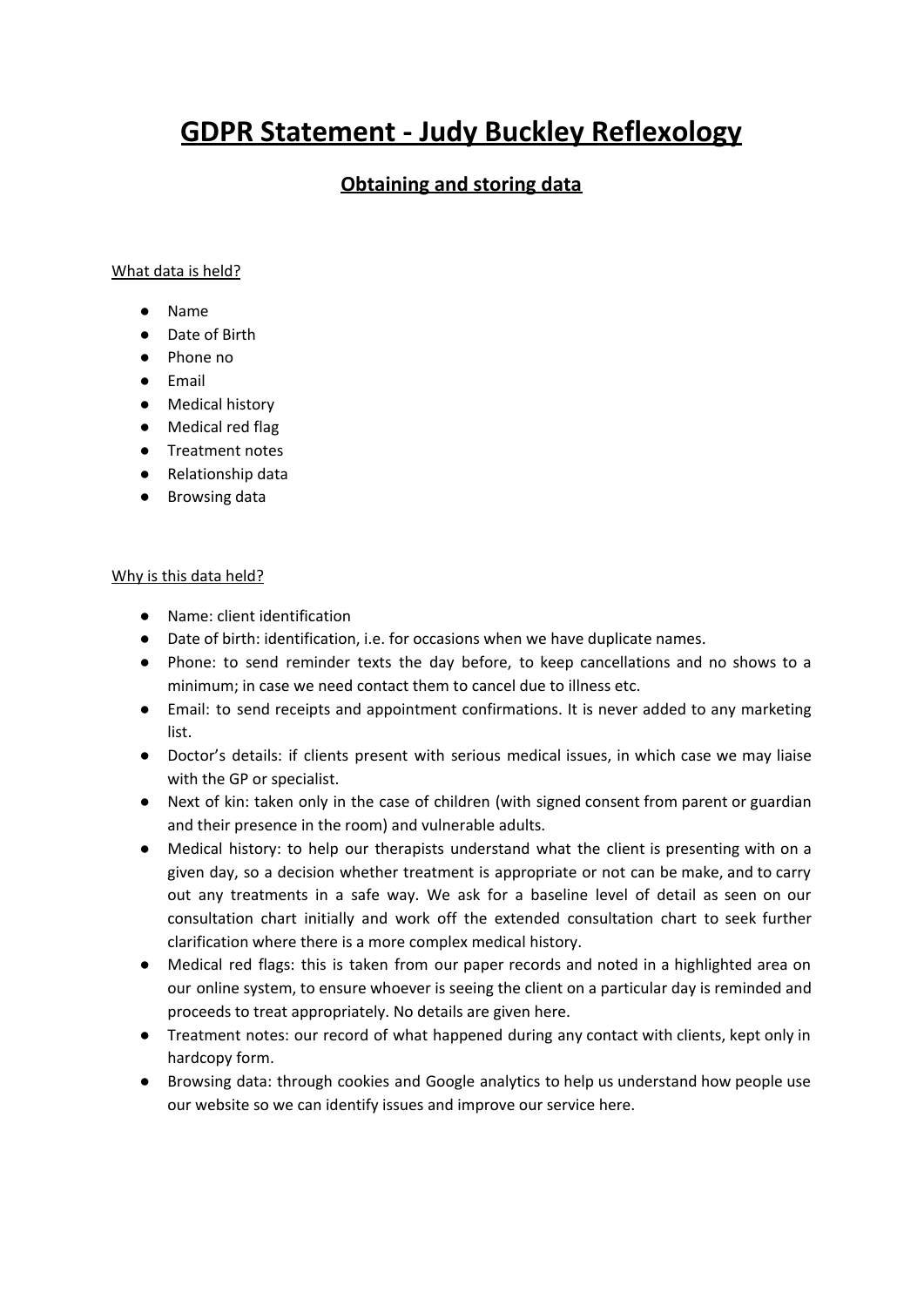### Who is the data controller?

Founder & Reflexologist: Judy Buckley

## How was the data obtained?

Primarily, the data we hold is obtained during face to face consultation with clients. We go through a consultation form with them and discuss their presenting problem, expanding our questions as necessary to understand.

On the original booking, we will obtain a name and phone number by phone.

## Why was the data originally gathered?

Name, phone are gathered at time of booking to secure booking, letting us know who is coming in and how to contact them with reminder text or should we need to cancel due to unforeseen circumstances. Other data is needed to carry out the treatments requested by the client.

#### Where is the data stored?

On our phone, numbers and names are stored along with emails and facebook messages should you wish to contact us in this manner. The phone is password protected.

On our paper records, we hold client name, our chart no, phone no, medical history and treatment notes, and reports received from client in relation to their condition.

Browsing data is held by Google Analytics.

#### How secure is the data; encryption and accessibility?

Names, phone no, email and are stored on a phone. This phone is password protected.

These and all other details, i.e. medical history, treatment notes, etc. are kept manually in a locked filing cabinet in a locked room. Access to this room is for Judy only and access to the filing cabinet is restricted to her. The key to the cabinets is kept in the safe and can only be accessed by Judy.

Client record charts in use each day are kept in a folder that is with the therapist at all times and is not left lying around in view of a client. Folders are kept in a cabinet in the safety of Judy's client cabinet.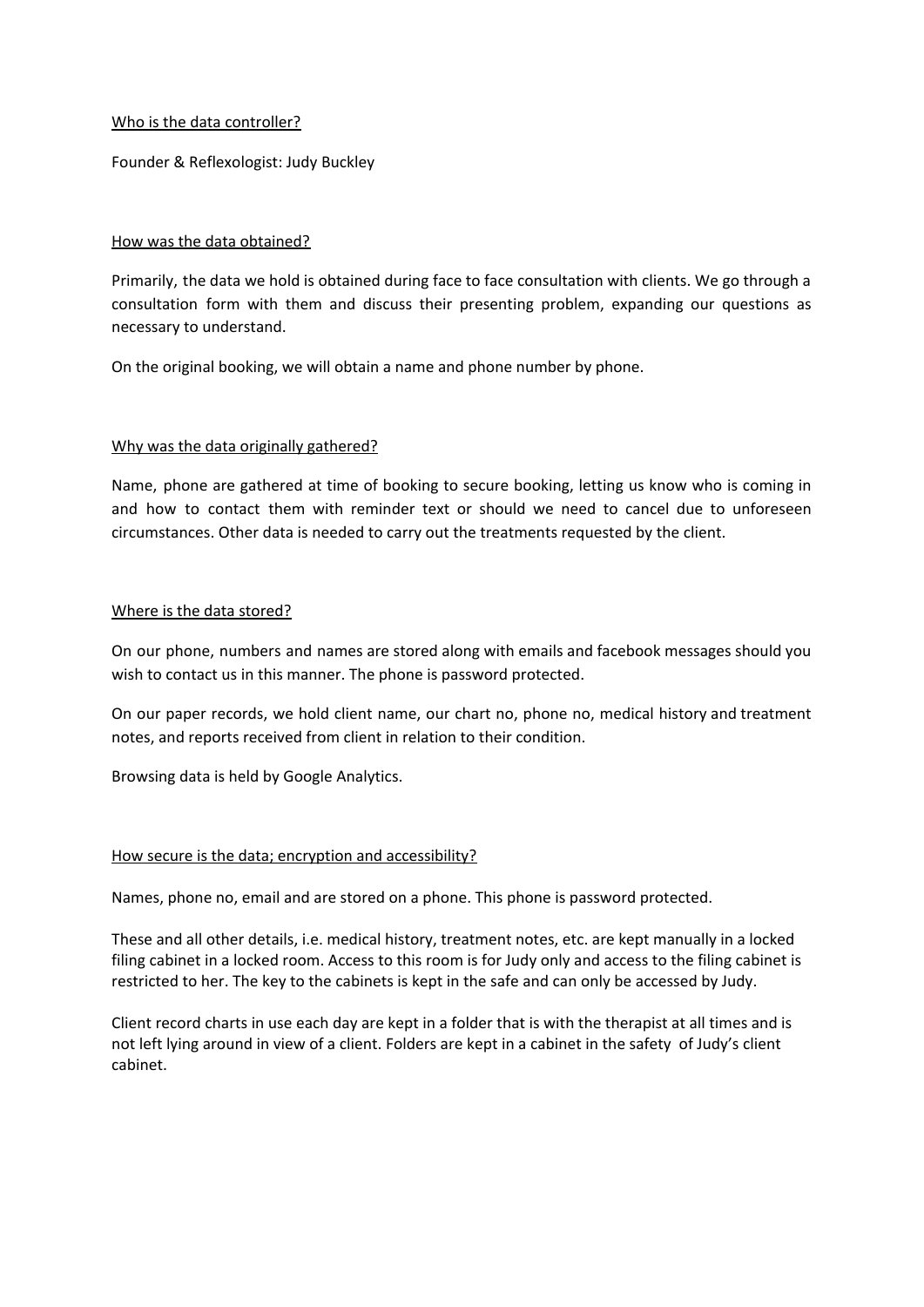# Is the data shared with  $3<sup>rd</sup>$  parties and on what basis?

We use Paypal to for the client to make deposits online. Please view their privacy policy.

#### How long shall the data be retained?

Our insurance providers require us to retain all records for a period of 7 years after the last appointment, or in the case of minors, for 7 years after their 18<sup>th</sup> birthday. We work off this for all data.

The one exception is when we take card payments over the phone. The card number is typed directly into the terminal and is never written or stored anywhere.

# **Amending data**

#### Amending incorrect data.

A change of name, address, phone no, email, doctor, etc. is done by the owner (Judy Buckley) of the clinic. Once the change needed has been brought to their attention directly by a client, or by another therapist on behalf of a client, the data will be updated straight away. Their paper records will be pulled and the update will be made to this file also.

#### Transferring data.

Upon receiving a request from a client to transfer data to another therapist, solicitor, medical professional, a photocopy of the paper records including all medical history and treatment history will be sent by registered post, with no amendments, to the address provided by the client. The client must sign consent to this transfer, which states the date, the name and address of the recipient and acknowledgement of permission to send. This will be kept with their original records, as a record of the transfer and request to do so.

#### Destroying data.

Data will only be destroyed after the allotted time frame as quoted above.

The record of client name and chart no. listed on our computer will continue to be listed with a highlighted note indicating the date of its destruction.

The paper record will be removed and shredded on site. These are brought home in 2 separate bags, one at a time, to burn in a fire, checking that all paper is properly burned and that nothing is remaining.

<https://www.wikihow.com/Destroy-Sensitive-Documents>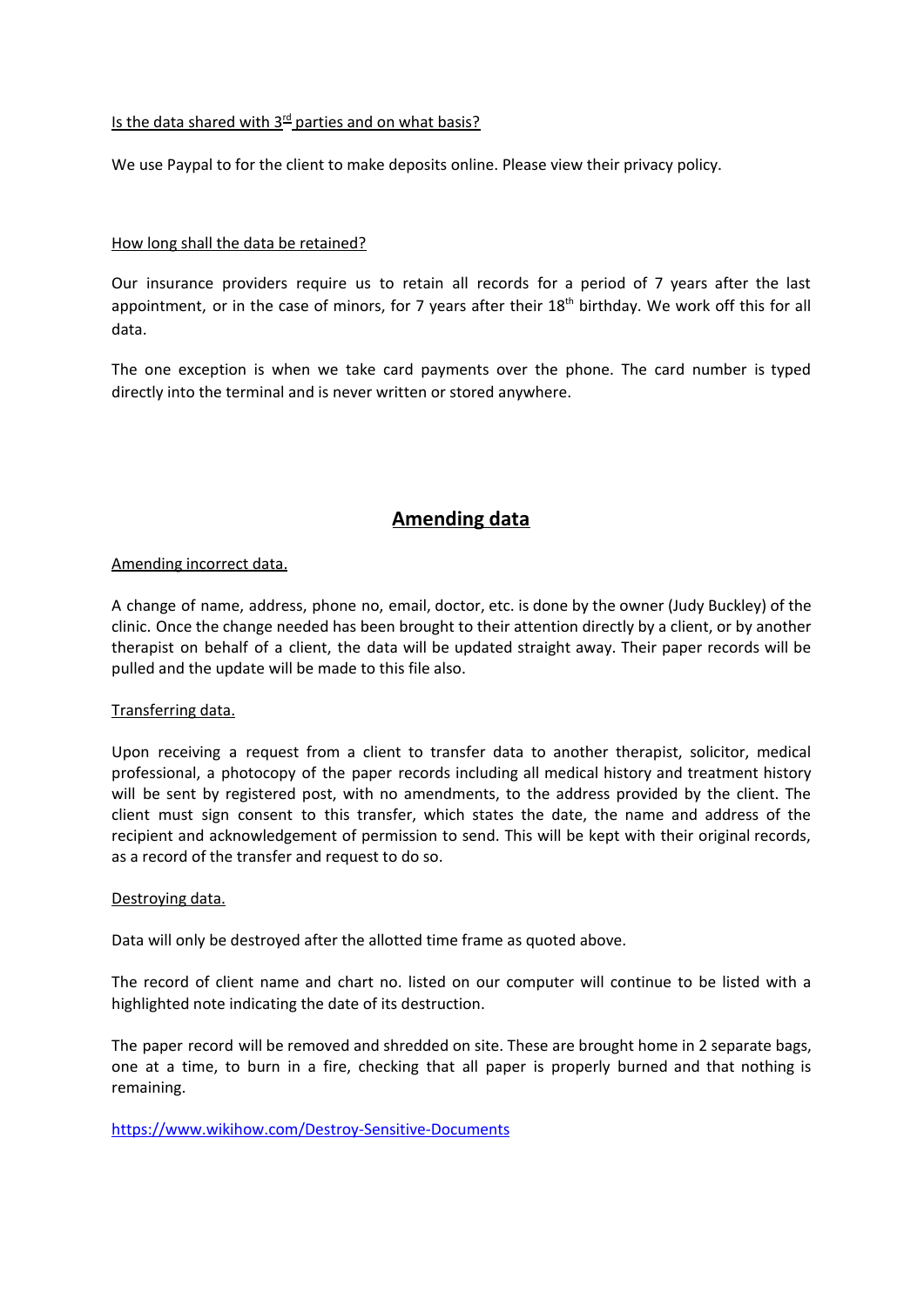# **Obtaining Data and consent to hold data**

How is data obtained?

- Clients make contact with us to book a treatment.
- At no point do we chase a client for details without them initiating the contact.
- We will not secure a booking without a name and phone no.
- During the initial session with a new client, a full consultation form is gone through and filled out. At this point we review our Privacy Policy with clients. They can refrain from giving us address, email, doctors details, next of kin, date of birth if they prefer and are not a child or vulnerable adult; however we will not proceed with treatment without name, phone no and medical history.
- Browsing data is obtained by their use of our website.

# **Data breaches**

# What is a data breach?

A data breach is when our online system has been accessed at the core or if our account has been accessed at our level or if a person has got access to our premises and there is evidence or a risk of data being copies, accessed, destroyed or removed from our premises. Our personal smart phones where we have accessed our online booking system pose more of a risk and so should be well locked and protected.

#### How to identify a data breach.

- Most systems online are so locked down that cybercriminals are looking for human error to access data.
- They are looking for card details and identity theft.
- They are getting in through administrative access
- Half or more small to medium sized businesses are hacked at some point and nearly three-quarters of these are unable to restore all information.
- Card breaches are identified when clients all begin reporting fraudulent charges on their accounts coming from our payment facility. Please see 'Card Security Fraud Prevention' for more.
- Physical break-in; be on the look-out for tampering signs at the door and windows accessing the premises, the internal doors, the safe and the cabinet where documents are stored.
- Online breaches have a number of signs that you can look out for.
- On your computer, look for unusually slow internet/computers sign it may be exporting a lot of data.
- Look for high CPU cycle, memory usage or hard disk activity sign it may be exporting a lot of data.
- Is your computer tampered with, not on/off as you left it?
- Are there new/moved/deleted files?
- Are there pop-ups and redirected websites while browsing (lot of advertisements) your malware is trying to get you to slip-up and grant access.